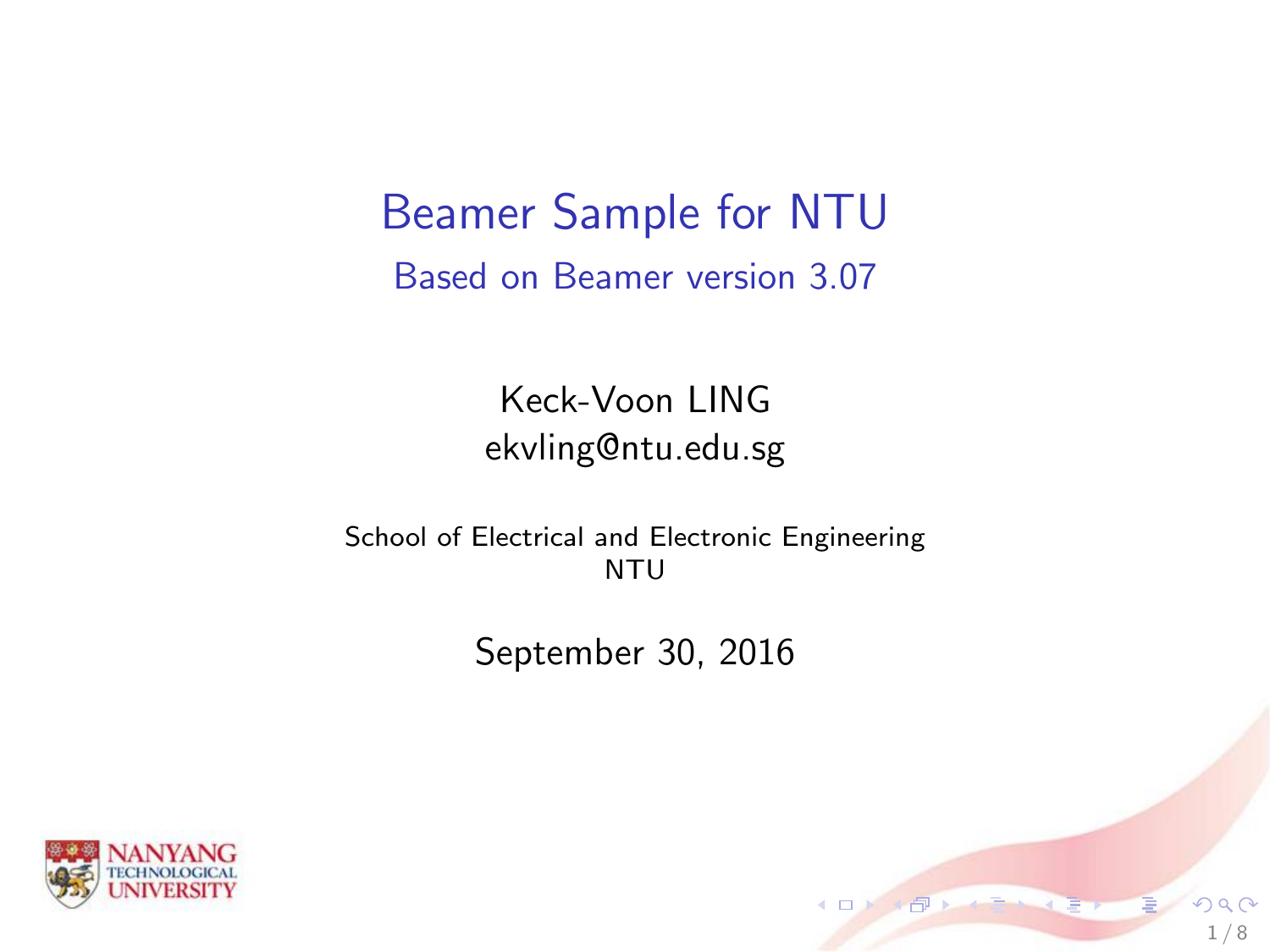#### Itemized List

 $2/8$ 

 $290$ 

(ロ) ( )

- $\blacktriangleright$  This is item 1
- $\blacktriangleright$  This is item 2

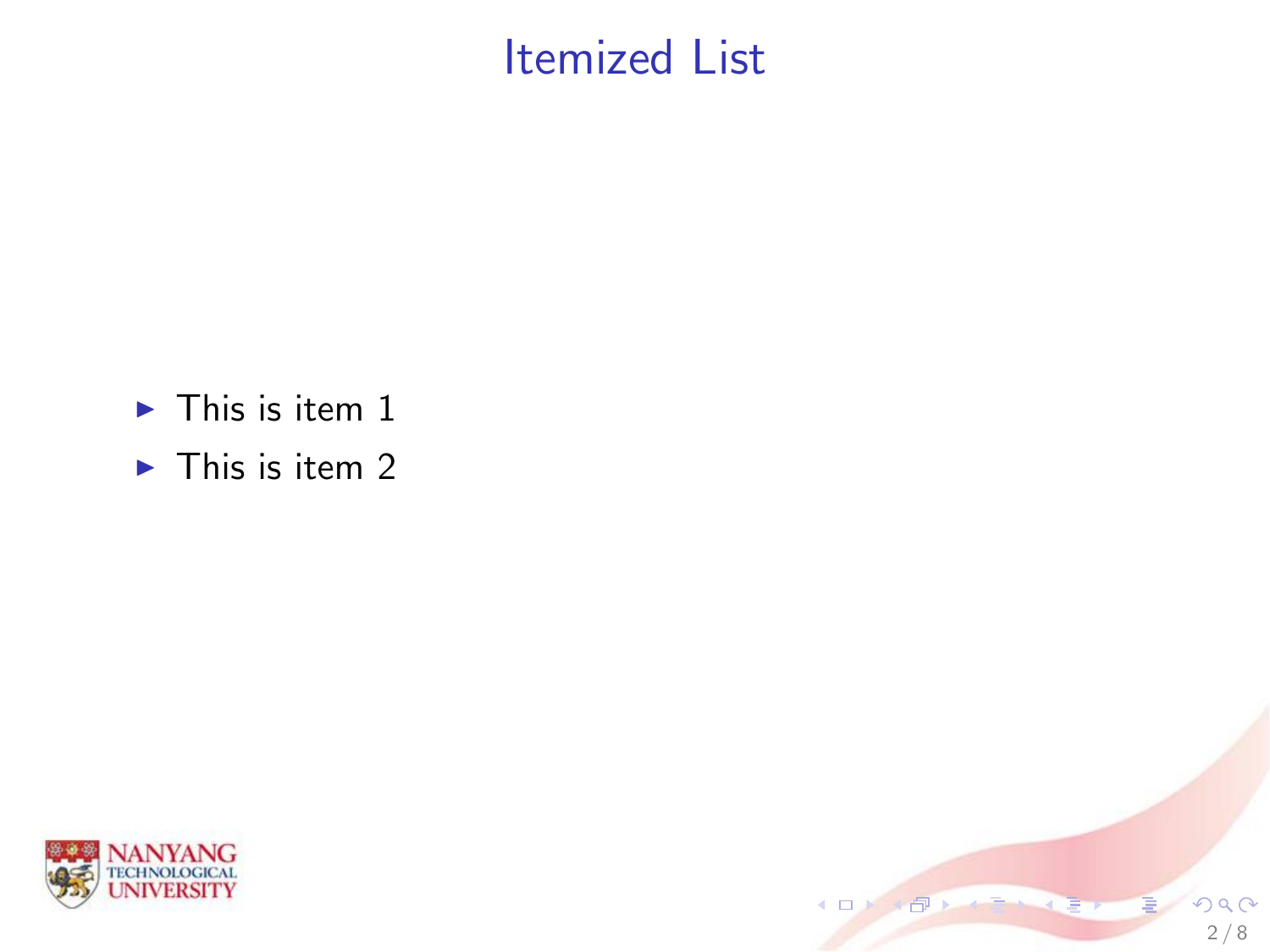#### One Item at a Time

 $\blacktriangleright$  One good argument



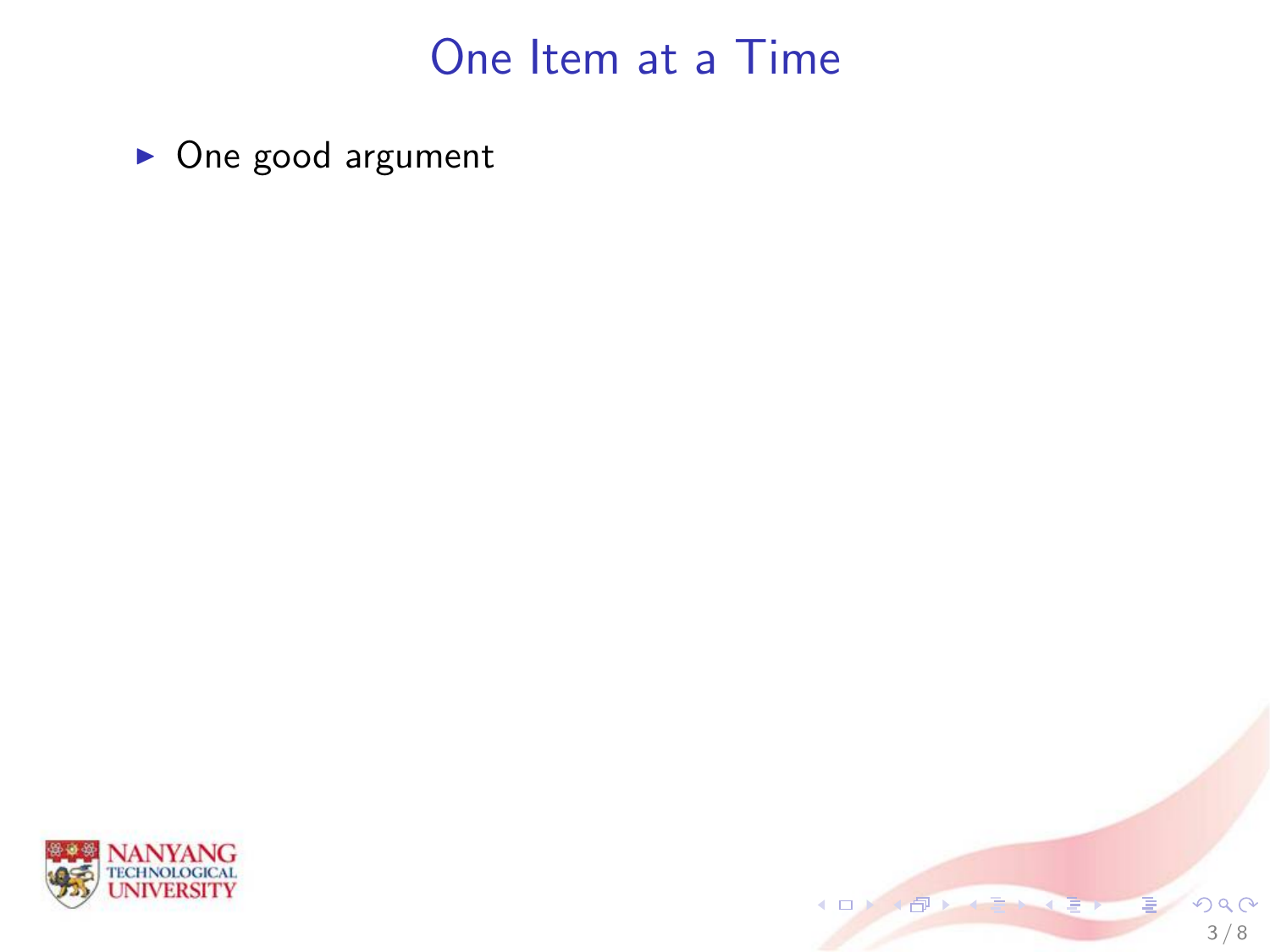#### One Item at a Time

- $\triangleright$  One good argument
- Another good argument, after one click



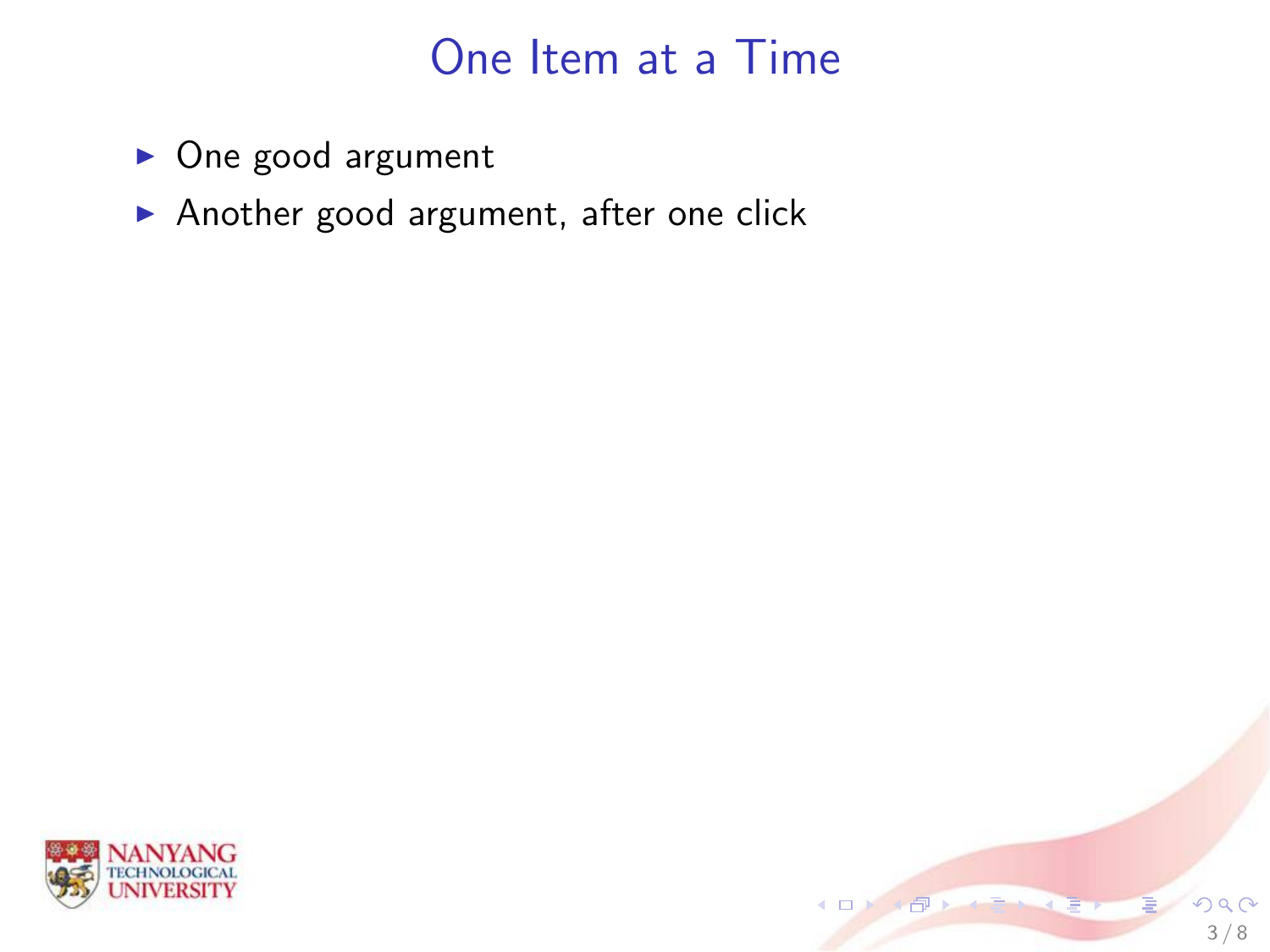#### One Item at a Time

3 / 8

- $\triangleright$  One good argument
- Another good argument, after one click
- $\blacktriangleright$  Last one, after another click

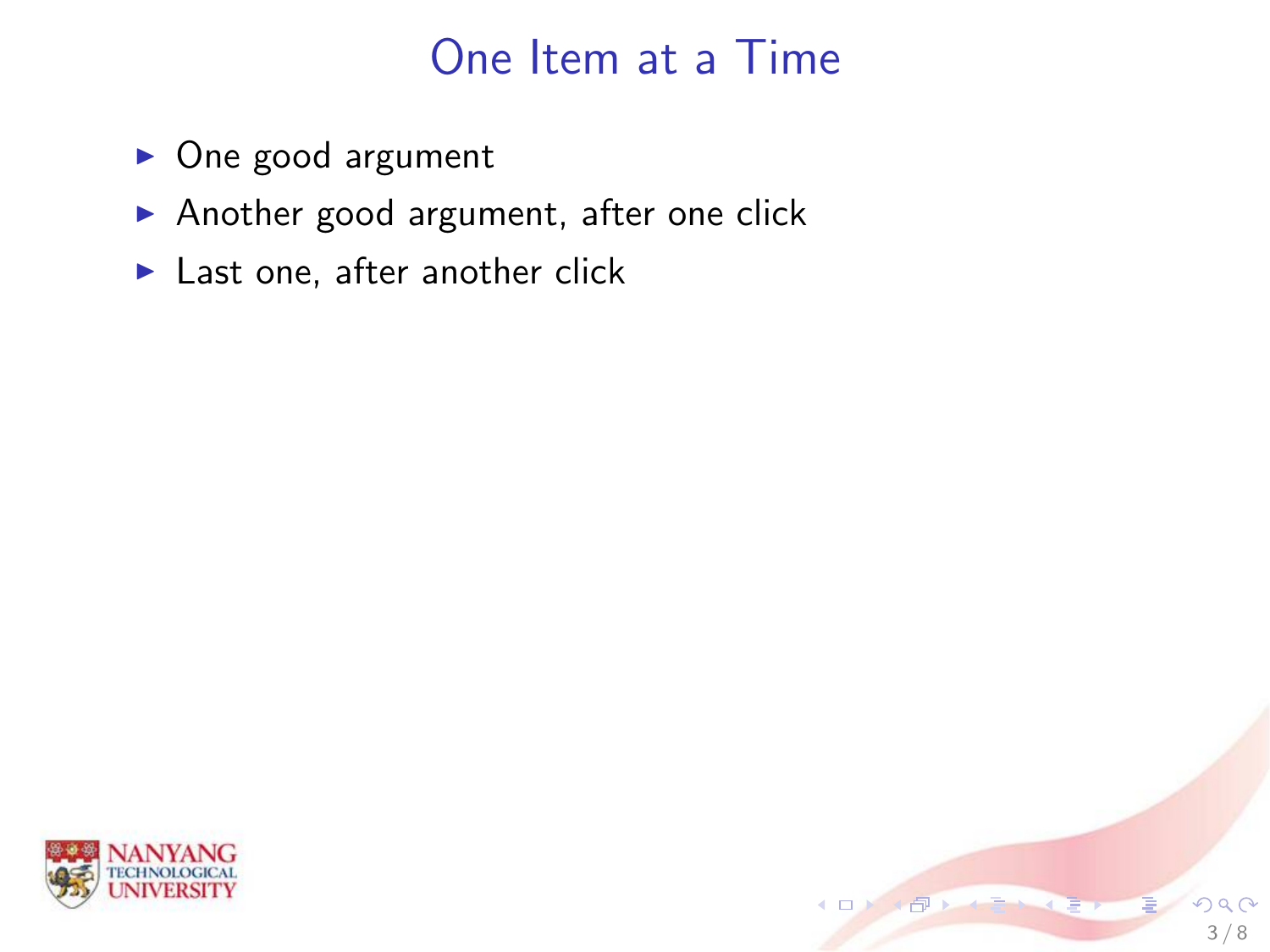# A Slight Variations

This text will stay on all pages.

- $\blacktriangleright$  This will only appear on the first page
- $\blacktriangleright$  This is also only for the first page



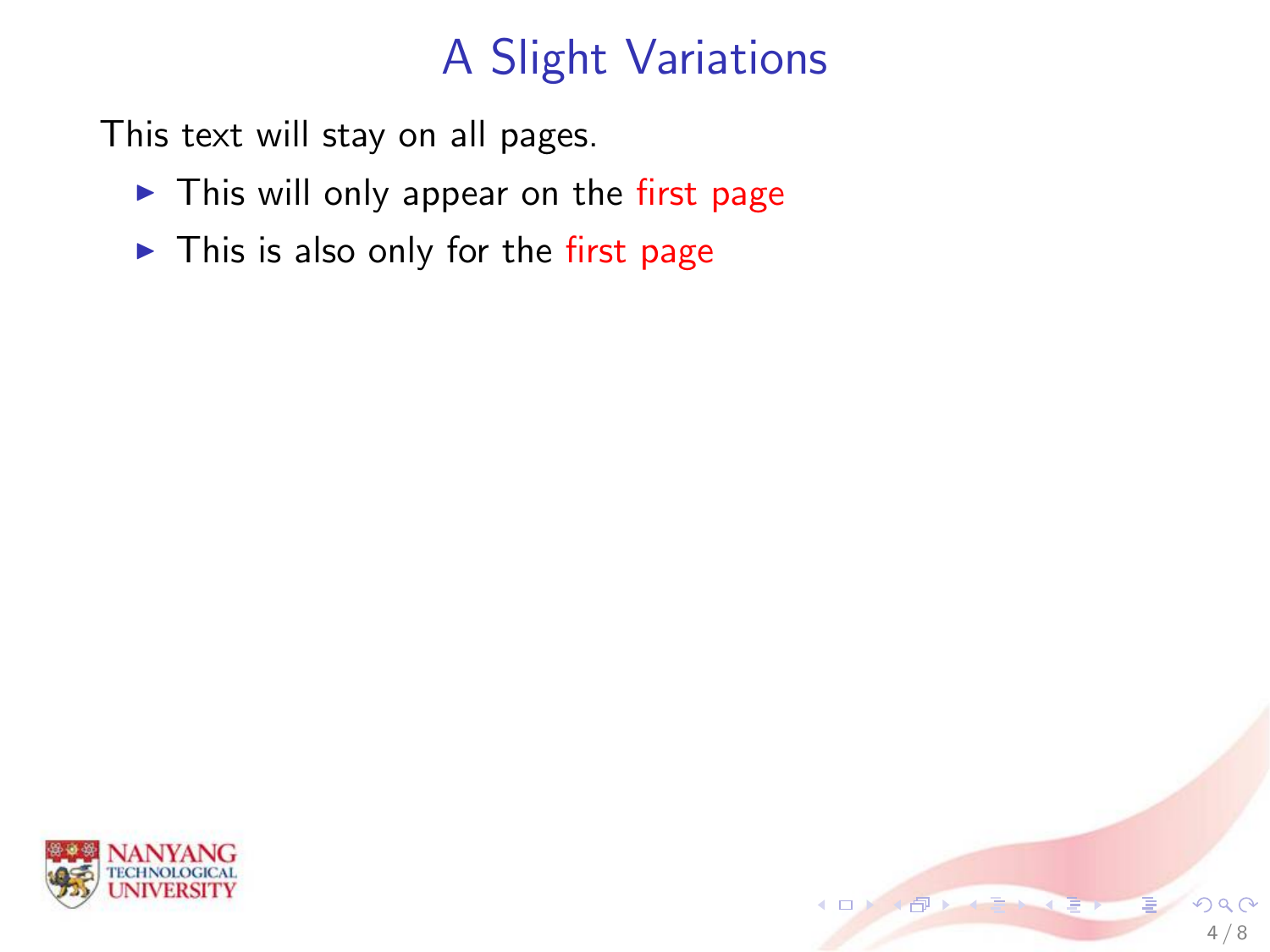# A Slight Variations

This text will stay on all pages.

- $\blacktriangleright$  This will only appear on the second page
- $\blacktriangleright$  This is also only for the second page



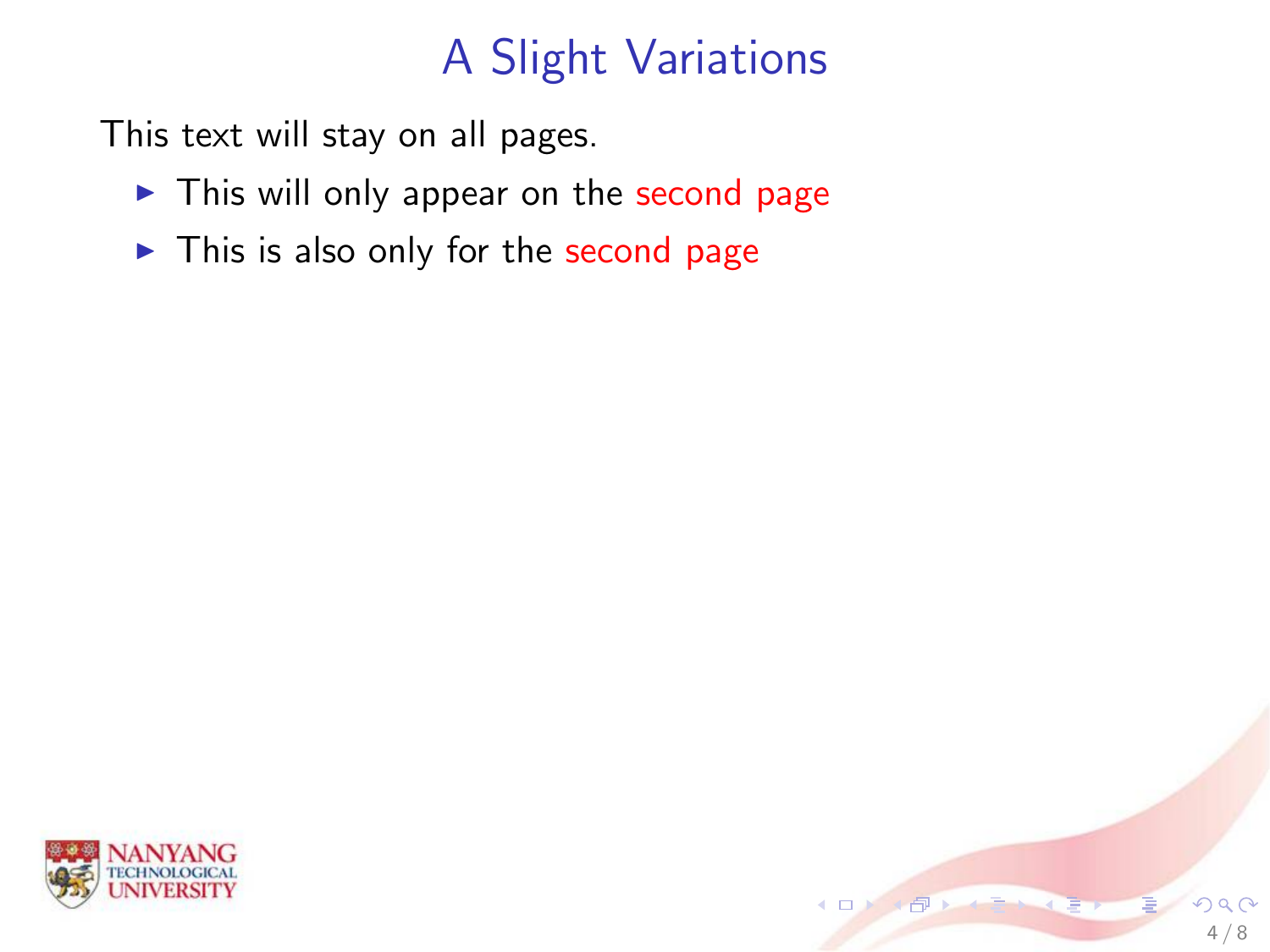- $\blacktriangleright$  using the pause command:
	- $\blacktriangleright$  First item.



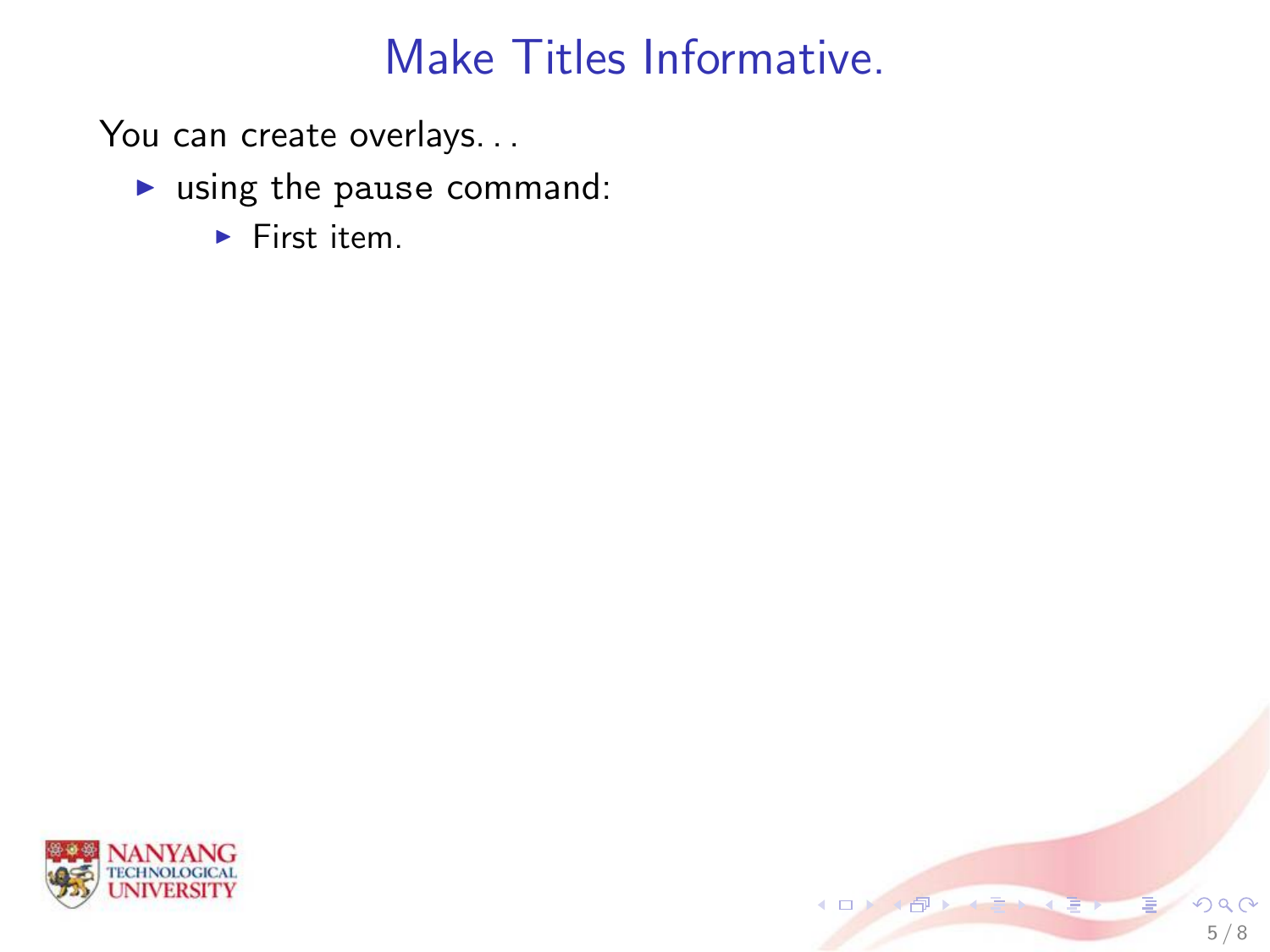5 / 8

You can create overlays...

- $\blacktriangleright$  using the pause command:
	- $\blacktriangleright$  First item.
	- $\blacktriangleright$  Second item.
- $\blacktriangleright$  using overlay specifications:

 $\triangleright$  using the general uncover command:

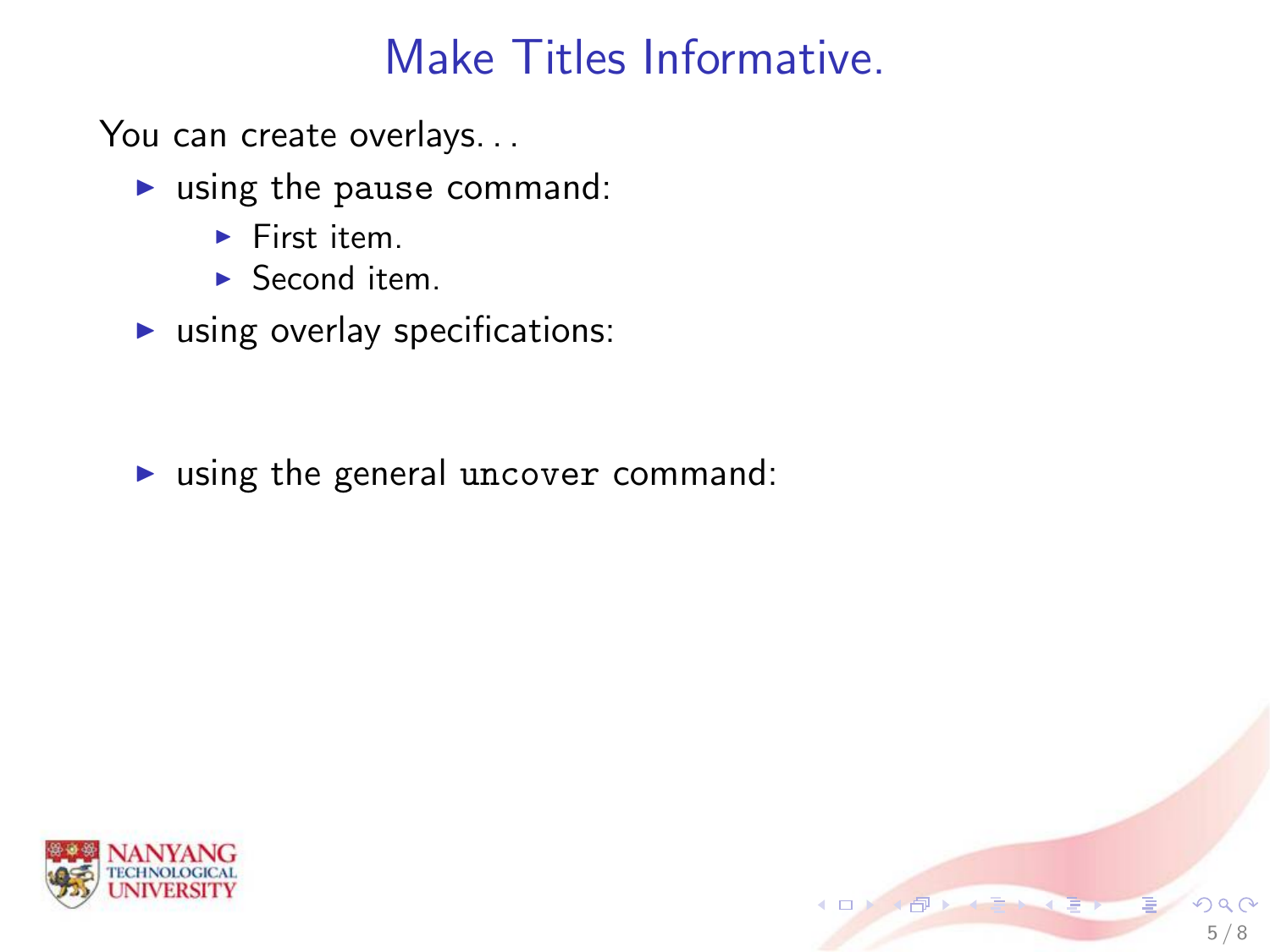5 / 8

- $\blacktriangleright$  using the pause command:
	- $\blacktriangleright$  First item.
	- $\blacktriangleright$  Second item.
- $\blacktriangleright$  using overlay specifications:
	- $\blacktriangleright$  First item.
- $\triangleright$  using the general uncover command:

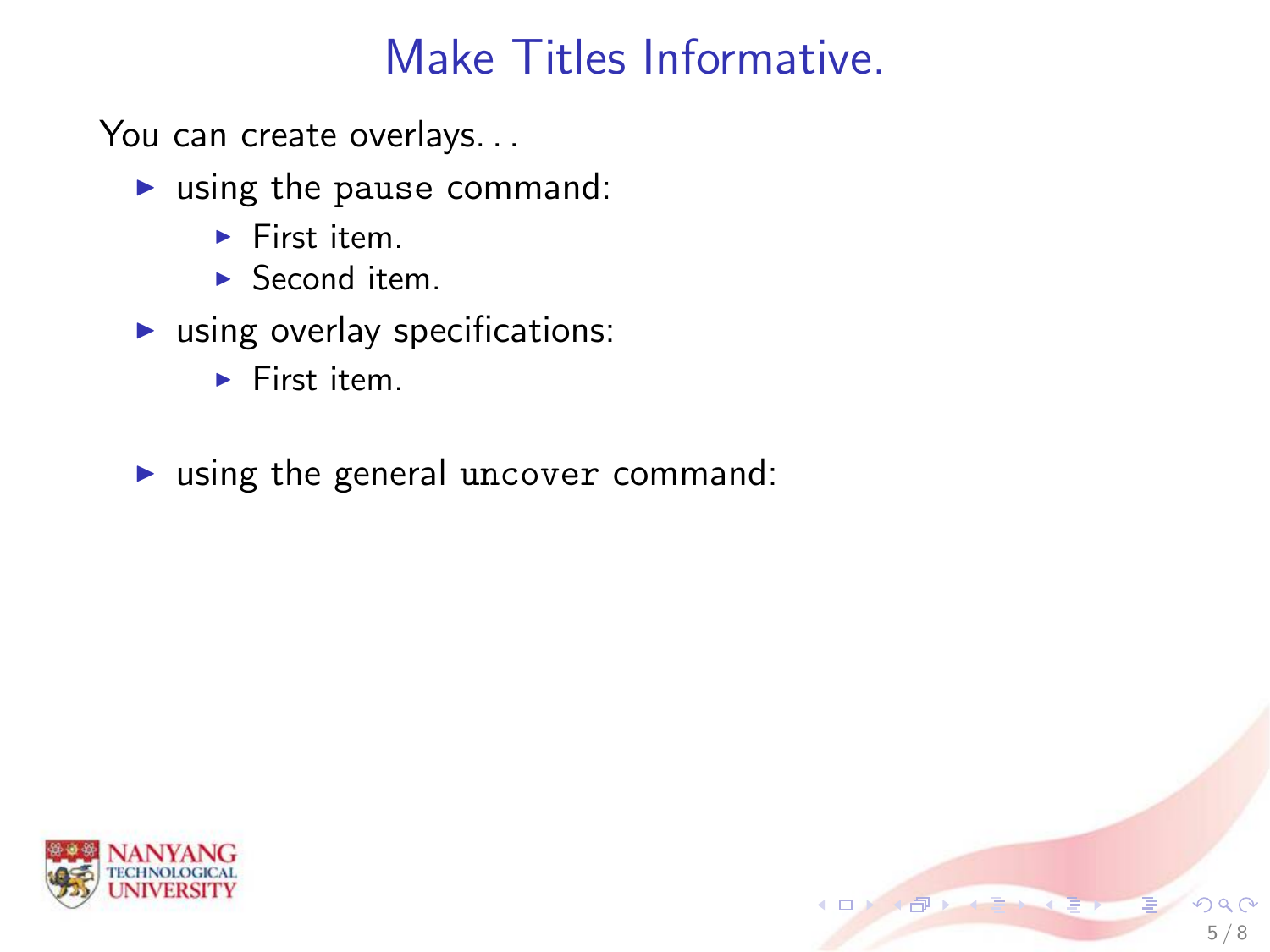5 / 8

- $\blacktriangleright$  using the pause command:
	- $\blacktriangleright$  First item.
	- $\blacktriangleright$  Second item.
- $\blacktriangleright$  using overlay specifications:
	- $\blacktriangleright$  First item.
	- $\blacktriangleright$  Second item.
- $\triangleright$  using the general uncover command:

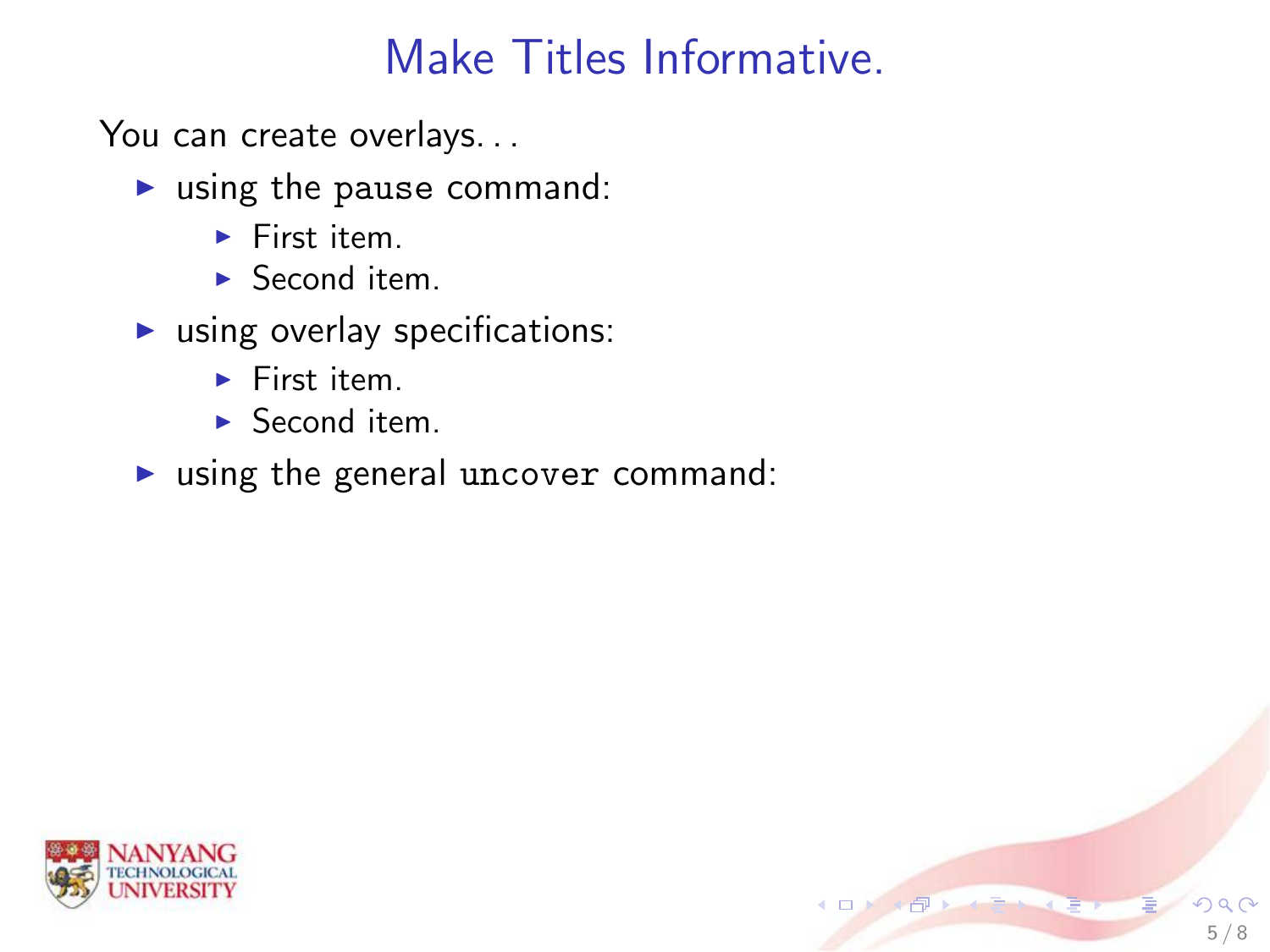5 / 8

- $\blacktriangleright$  using the pause command:
	- $\blacktriangleright$  First item.
	- $\blacktriangleright$  Second item.
- $\blacktriangleright$  using overlay specifications:
	- $\blacktriangleright$  First item.
	- $\blacktriangleright$  Second item.
- $\triangleright$  using the general uncover command:
	- $\blacktriangleright$  First item.

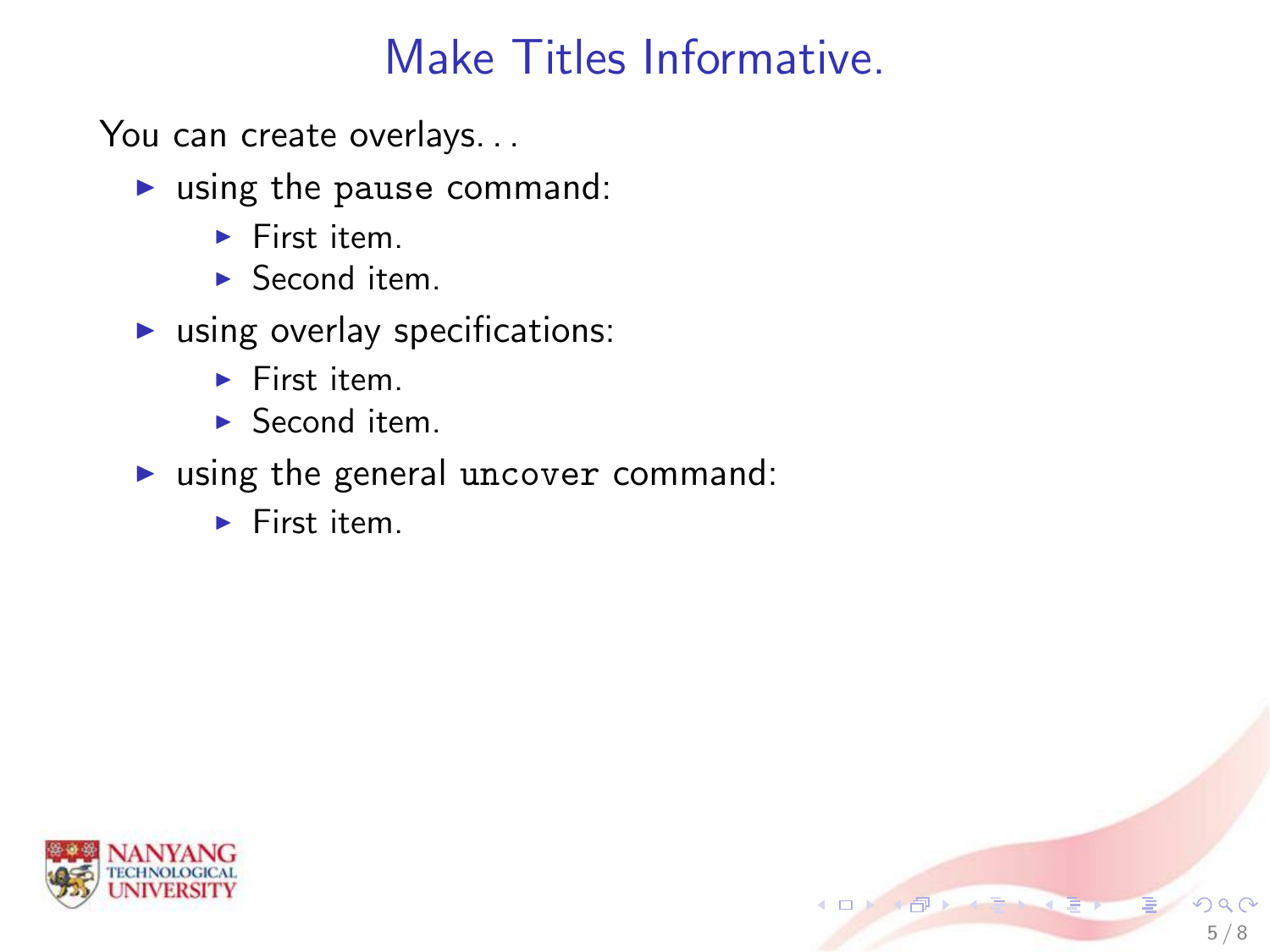5 / 8

- $\blacktriangleright$  using the pause command:
	- $\blacktriangleright$  First item.
	- $\blacktriangleright$  Second item.
- $\blacktriangleright$  using overlay specifications:
	- $\blacktriangleright$  First item.
	- $\blacktriangleright$  Second item.
- $\triangleright$  using the general uncover command:
	- $\blacktriangleright$  First item.
	- $\blacktriangleright$  Second item.

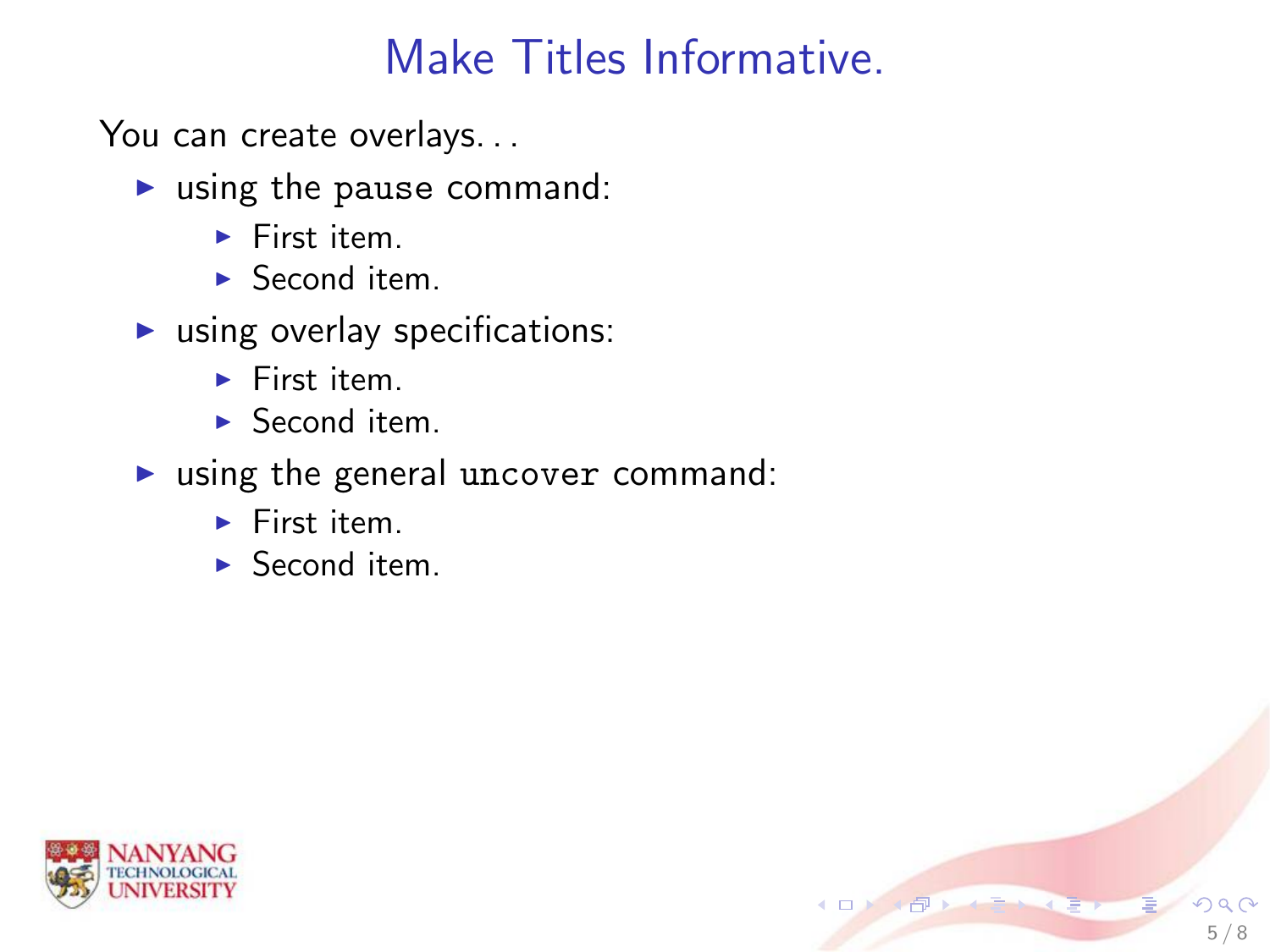#### Two Columns

#### Answered Questions

How many primes are there?

#### Open Questions

Is every even number the sum of two primes?



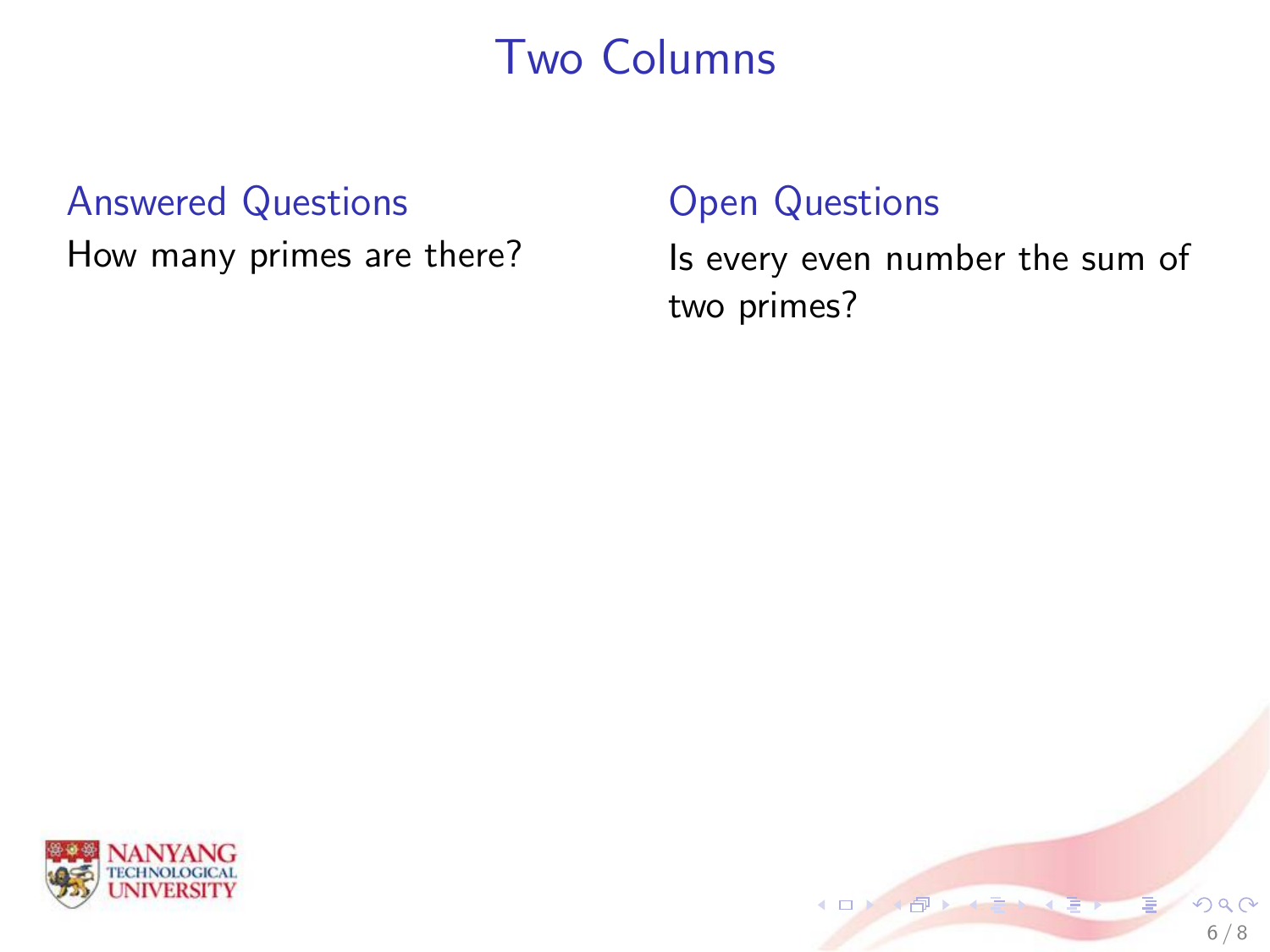# Verbatim for Program Listing

An Algorithm For Finding Primes Numbers.

```
int main (void)
{
  std::vector<bool> is_prime (100, true);
  for (int i = 2; i < 100; i++)if (is_prime[i])
  {
    std::\text{cout} \leq i \leq \lceil \cdot \rceil ":
    for (int j = i; j < 100; is_prime [j] = false, j+=i);
  }
  return 0;
}
```
7 / 8

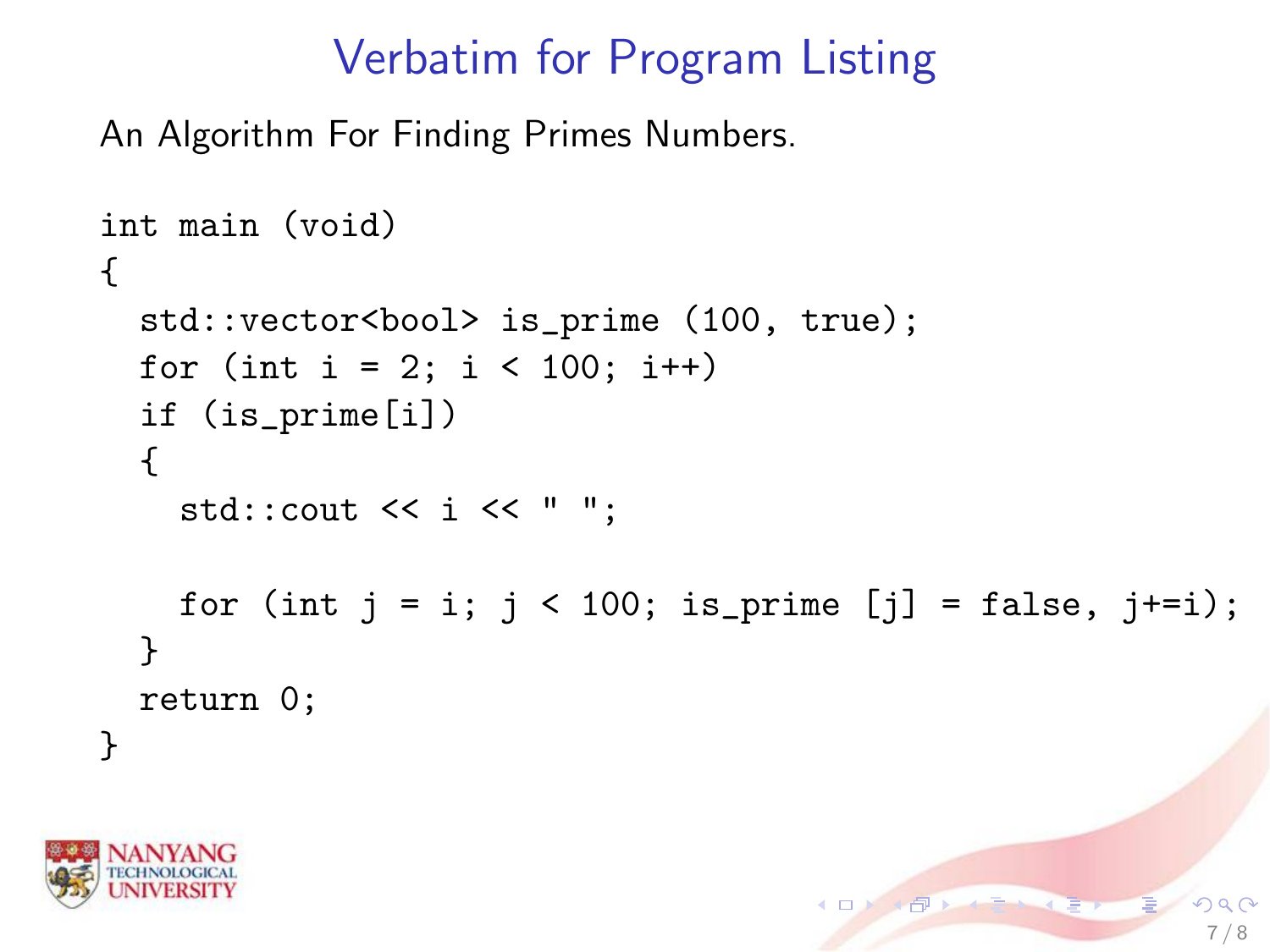$$
A = B \tag{1}
$$



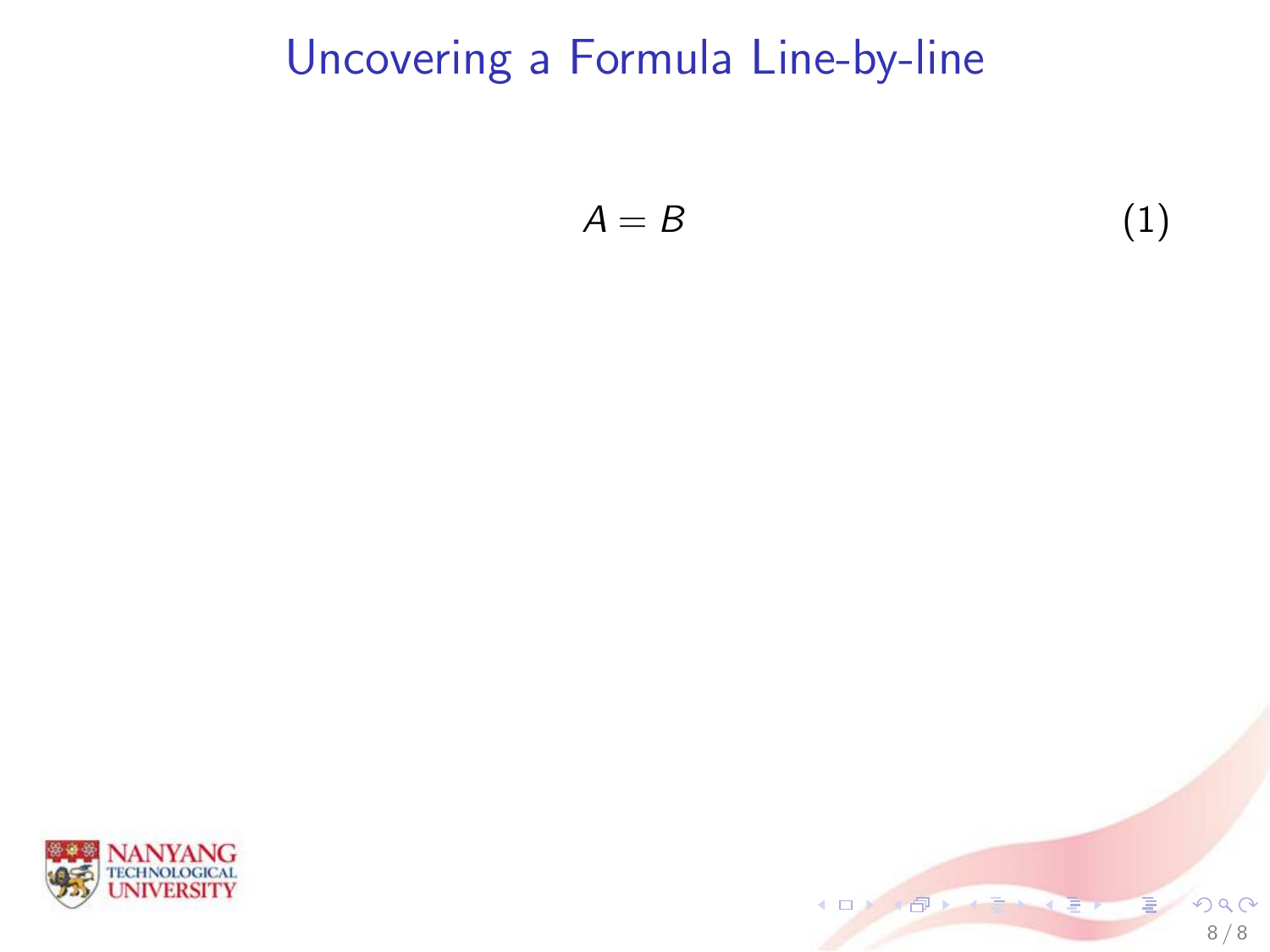$$
A = B
$$
  
= C (1)  
(2)



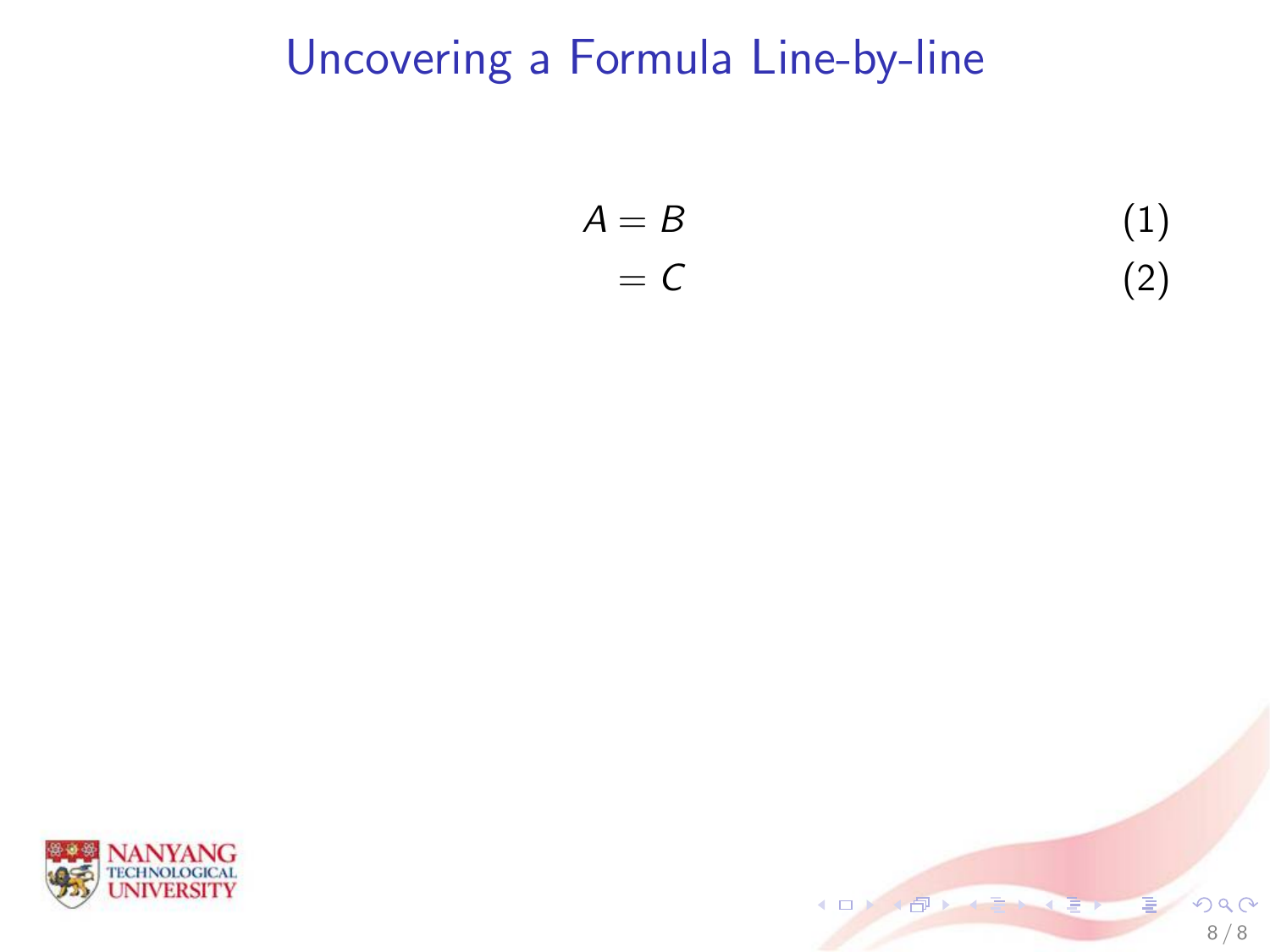$$
A = B
$$
  
\n
$$
= C
$$
  
\n
$$
= D
$$
  
\n(1)  
\n(2)  
\n(3)